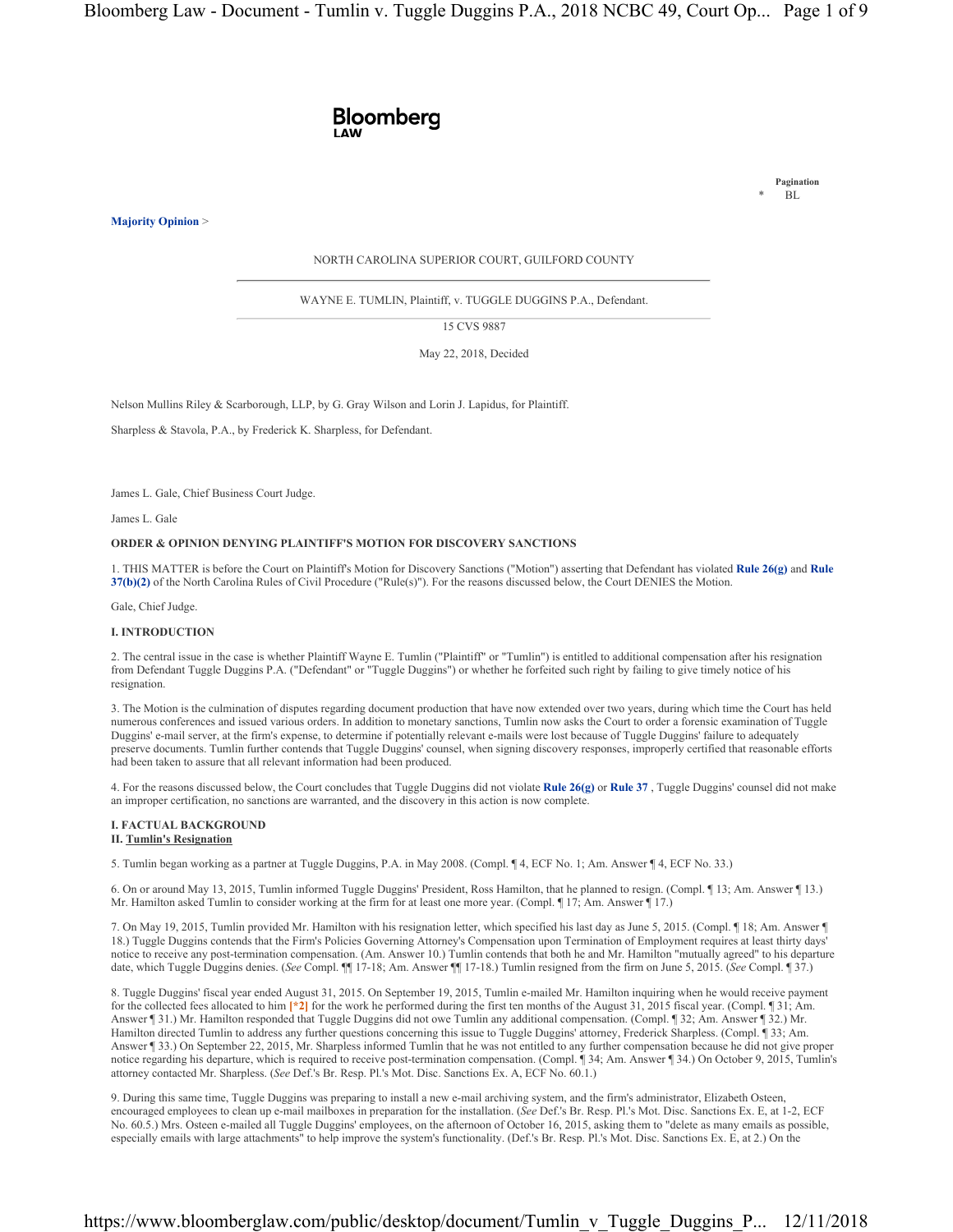morning of October 17, 2015, Nathan Duggins e-mailed all attorneys, staff, and CPAs at Tuggle Duggins and instructed them to "retain all emails related to Wayne Tumlin." (Def.'s Br. Resp. Pl.'s Mot. Disc. Sanctions Ex. E, at 1.)

10. Tumlin initiated this action on November 30, 2015, asserting multiple claims tied to his allegation that Tuggle Duggins owes him additional compensation for the fiscal year ending on August 31, 2015. (*See* Compl. ¶¶ 41-65.) Tumlin contends that the firm's thirty-day notice provision is unenforceable because it violates public policy, that Tuggle Duggins waived the notice requirement when Mr. Hamilton agreed to Tumlin's last day, and that Tuggle Duggins fraudulently induced Tumlin to leave without providing thirty days' notice to avoid paying his end-of-fiscal-year compensation. (*See* Compl. ¶¶ 37-38, 59.) Stated differently, Tumlin argues that Tuggle Duggins' partners undertook efforts as early as May 2015 to cause Tumlin to forfeit his 2015 end-of-fiscal-year compensation. (*See* Compl. ¶ 59.)

# **A. Tuggle Duggins' E-mail System**

11. Tuggle Duggins uses Outlook as its e-mail application. (Rains Dep. 8: 22-23, ECF No. 56.2.) Tuggle Duggins bought a new software, Symantec Enterprise Vault, for archiving its e-mails in October 2015. (Rains Dep. 8:24-9:3.)

12. Tuggle Duggins installed the software on November 30, 2015. (Rains Dep. 9:8-10.) At installation, Tuggle Duggins archived all e-mails older than six months into the new software.<sup>1</sup> (Rains Dep. 9:11-17.) E-mails dated May 31, 2015 through November 30, 2015 were not included in the initial archive. (*See* Rains Dep. 9:11-15, 18:4-25.) Thereafter, the system was set up to automatically archive e-mails in employees' inboxes, outboxes, and deleted folders once they become six months old. (*See* Rains Dep. 18:4-25; 30:9-13.)

13. Until it is archived, an e-mail is **[\*3]** stored in the sender's or recipient's mailbox and the sender or recipient can delete the e-mail from his inbox or outbox, which moves that e-mail to the deleted folder. A sender or recipient can then delete the e-mail from the deleted folder, essentially double-deleting the e-mail and removing it from the server. If an e-mail is double-deleted by the user before it is archived, then Tuggle Duggins cannot archive the e-mail because it has been permanently deleted from the server. (Rains Dep. 10:21-11:14.) If more than one Tuggle Duggins' employee is a sender or recipient of an e-mail, to delete all copies of the e-mail each user who possessed the e-mail would have to double-delete it prior to its being archived. No users have the ability to delete e-mails once they are archived. (Rains Dep. 10:17-20.)

## **II. THE COURSE OF WRITTEN DISCOVERY**

14. Tumlin served his initial discovery requests on January 7, 2016. The Court extended Tuggle Duggins' time to respond to such discovery until after Tumlin was deposed on May 11, 2016.

15. The Court held a case management conference on March 21, 2016, and entered the Case Management Order ("CMO"), which adopted the parties' Joint Case Management Plan. (Case Management Order ("CMO"), ECF No. 16.) The CMO requires both parties to "maintain all reasonably accessible evidence related to the issues in this case" and to make a "reasonable effort to preserve or archive" e-mails related to this action. (Joint Case Management Plan ¶ 11, ECF No. 9.) The parties agreed that "once a party has made a diligent and reasonable search for electronic records and has made a diligent and reasonable effort to preserve or archive same, the parties shall be under no obligation to suspend ordinary operations of their network, replacement of media, or replacement of components or equipment." (Joint Case Management Plan ¶ 11.)

16. The central document request at issue in this Motion seeks the production of "emails . . . in [Tuggle Duggins'] possession or control . . . regarding or pertaining to plaintiff's departure from the defendant and/or relating to plaintiff's compensation for any period after August 31, 2014." (Pl.'s Br. Supp. Mot. Disc. Sanctions Ex. E ("Def.'s Resp. Pl.'s Req. Produc. Docs."), Req. Product. 5, ECF No. 56.6.)

17. In its discovery response signed by counsel on June 29, 2016, Tuggle Duggins objected to that request as overbroad, but stated that it would produce "all communications with plaintiff concerning his employment with defendant, his resignation, [and] any compensation (not) due following his departure." (Def.'s Resp. Pl.'s Req. Produc. Docs., Req. Product. 4.) During the course of the proceedings, Tuggle Duggins searched its e-mail server numerous times and made multiple productions as summarized below.

18. On July 20, 2016, Tuggle Duggins' IT manager, Tim Rains, searched Tuggle Duggins' directors', Mrs. Osteen's, and CPA Kris Landrum's e-mail mailboxes using the search terms "Wayne" and "Tumlin" ("Search No. 1"). (Rains Dep. 13:15-14:6.) In reviewing the results of that search, Mr. Rains realized that the software had not searched the subject line or body of e-mails, but only searched the "To" and "From" fields. (Rains Dep. 14:7- **[\*4]** 19.) Mr. Rains adjusted the software search parameters to include the subject line and body of e-mails and then conducted a second search of the directors' and Mrs. Osteen's mailboxes using the same search terms ("Search No. 2"). (Rains Dep. 14:16-15:7.)

19. Search No. 1 and Search No. 2 produced approximately 6,000 e-mails. (Rains Dep. 16:15-19.) Mr. Rains reviewed those 6,000 e-mails and removed e-mails he determined "had no relationship to Mr. Tumlin's lawsuit." (Rains Aff.  $\P$  14, Jan. 12, 2017.) Mr. Rains testified that he made such a determination "by looking at the sender and the sent to and the subject line and . . . see[ing] if [the e-mail] was in regards to any existing client work that was going on with the firm." (Rains Dep. 21:11-14.) In his affidavit, Mr. Rains explained that "the firm has a number [of] clients with the name 'Wayne'" and "the search captured e-mails about unrelated matters including e-mails from the ABA and/or CLEs with speakers with the name 'Wayne' and e-mails sent or received by Wayne to firm lawyers involving client-specific matters." (Rains Aff. ¶ 14, Jan. 12, 2017.)

20. Based on his review of the e-mails, he determined that 1,500 e-mails were not related to this action and provided the remaining 4,500 e-mails to Jeff Southerland, a partner at Tuggle Duggins, and Mrs. Osteen. (Rains Dep. 21:18-24.) Mr. Southerland then reviewed the e-mails for responsiveness, removed non-responsive e-mails, and produced the responsive e-mails to Mr. Sharpless. (*See* Rains Dep. 22:14-23:17.)

21. On August 2, 2016, Tumlin moved to compel Tuggle Duggins to respond to his written discovery requests. (*See* Pl.'s Mot. Compel Disc., ECF No. 20.3.) Tuggle Duggins produced the responsive, non-privileged e-mails from Search No. 1 to Tumlin on August 19, 2016. (*See* Def.'s Br. Resp. Pl.'s Mot. Disc. Sanctions Ex. A, at 1.)

22. The Court held a hearing on Plaintiff's Motion to Compel on October 28, 2016. At the hearing, the Court directed Tumlin to provide a specific list of documents he contended had not been produced and directed Tuggle Duggins to provide documents listed on its privilege log to the Court for *in camera* review. After its *in camera* review, the Court concluded that Tuggle Duggins' assertion of privilege was justified and none of the documents withheld on the basis of privilege should be produced.

23. On or around October 28, 2016, Mr. Rains searched Tumlin's former secretary's, Ms. Donna Compton's, e-mail mailboxes for the period between May 19, 2015 through July 2016 ("Search No. 3"). (Rains Dep. 29:1-30:1; 34:23-25.) Search No. 3 produced approximately 798 e-mails. (Rains Dep. 29:12-18.) Mr. Rains followed the same process of removing e-mails that were not related to this action and providing the remaining e-mails to Mr. Southerland. (*See* Rains Dep. 32:6-15.)

24. Tuggle Duggins produced responsive, non-privileged e-mails from Search No. 2 and Search No. 3 to Tumlin on November 8, 2016. (*See* Def.'s Br. Resp. Pl.'s Mot. Disc. Sanctions Ex. A, at 2.)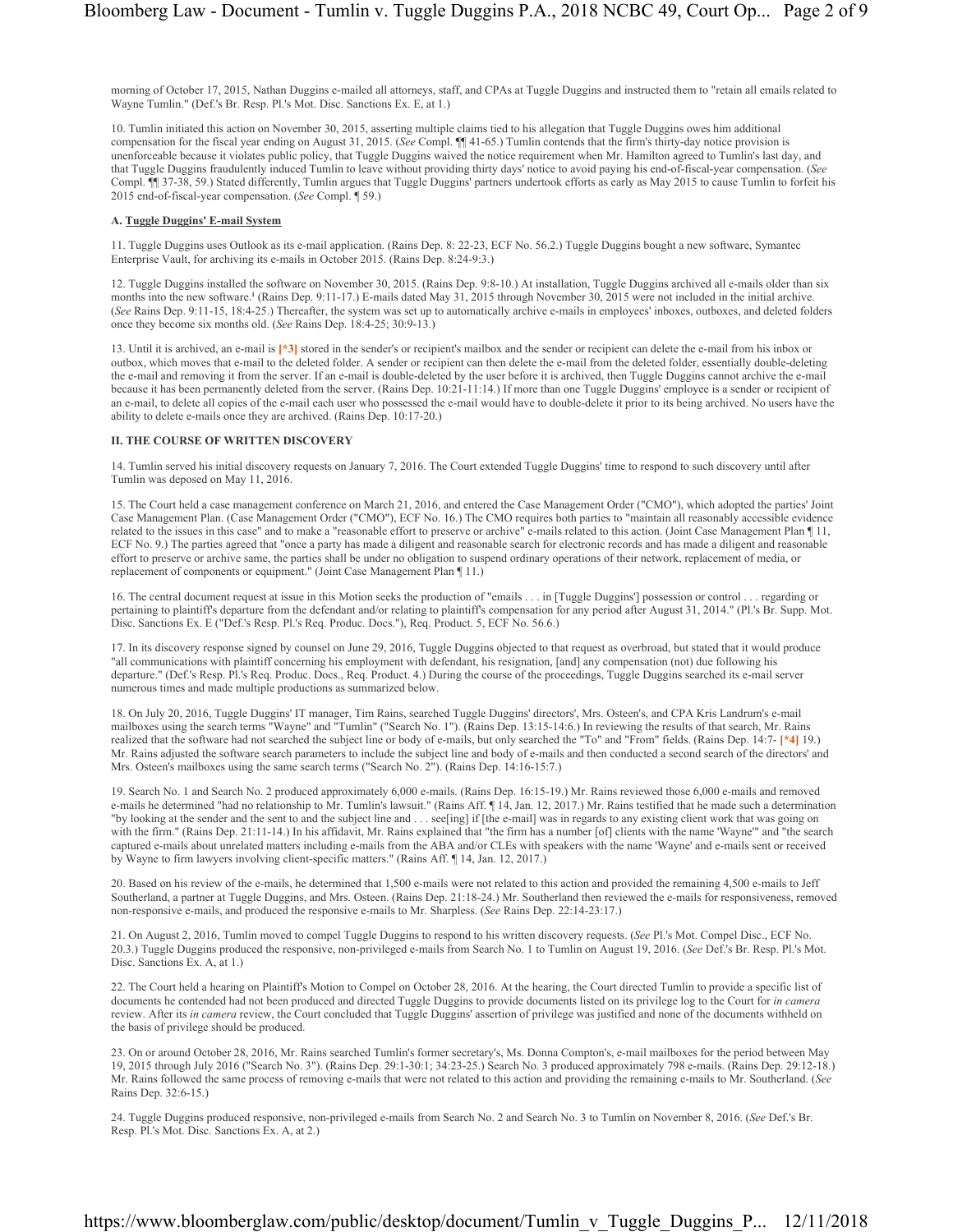25. Mr. Rains then conducted the same search of Ms. Kathy Nichols', another firm administrator's, e-mails. (Rains Dep. 29:19-22.) Mr. Rains followed the same process of removing e-mails that were not related to this action and providing the remaining e-mails to Mr. Southerland. ( **[\*5]** Rains Dep. 32:6-15.) Tuggle Duggins supplemented its production of Search No. 3 and produced the responsive, non-privileged e-mails from Ms. Nichols' and Ms. Landrum's mailboxes to Tumlin on November 16, 2016. (*See* Def.'s Br. Resp. Pl.'s Mot. Disc. Sanctions Ex. A, at 2.)

26. On November 22, 2016, Plaintiff provided a list of documents he contended still needed to be produced, and Tuggle Duggins responded on December 1, 2016. The Court held a telephone conference on this issue on January 5, 2017.

27. The Court ordered that the discovery period would be held in abeyance until the issues regarding Plaintiff's Motion to Compel were resolved. (*See* Order Regarding Disc. Deadlines, ECF No. 45.) After the conference, Tuggle Duggins provided Tumlin with Mr. Rains' affidavit, which specified all the searches Tuggle Duggins had performed on its e-mail server as of January 12, 2017. (*See* E-mail from Gray Wilson, Plaintiff's Counsel, to the Court and Defendant's Counsel (Jan. 19, 2017).)

28. Tumlin did not identify any additional search terms he believed should have been included in the searches, but he continued to assert that the searches were insufficient. (*See* E-mail from Gray Wilson, Plaintiff's Counsel, to the Court and Defendant's Counsel (Jan. 19, 2017); Tumlin Aff. ¶ 2.) Tumlin complained that Mr. Rains' searches did not account for the fact "that many attorneys routinely set their Outlook to automatically and permanently delete items that reside in their 'deleted' folder when Outlook is closed," meaning such e-mails would not be archived and therefore not captured by the search. (Tumlin Aff. ¶ 2.)

29. The Court then held a further telephone conference on February 1, 2017, and deferred ruling on Plaintiff's Motion to Compel while the parties attempted to resolve outstanding issues. After this conference, Tuggle Duggins searched all of its employees' mailboxes, other than those previously searched, using the search terms "Wayne" and "Tumlin" and the same time period used in prior searches ("Search No. 4"). (Rains Dep. 35:11-15.) Mr. Rains performed Search No. 4 around or after March 22, 2017. Mr. Rains reviewed the e-mails resulting from Search No. 4 and removed any e-mails he determined did not relate to this action. (Rains Dep. 36:14-20.) Tuggle Duggins provided the results from Search No. 4 to Tumlin on April 10, 2017. (*See* Def.'s Br. Resp. Pl.'s Mot. Disc. Sanctions Ex. A, at 2.)

30. Tumlin notified the Court that he did not believe that Search No. 4 satisfied the pending Motion to Compel and requested that the Court rule on the motion. Around this time, Tumlin, for the first time, suggested two additional search terms that he believed should be used. On April 17, 2017, the Court asked Tumlin to provide a proposed order specifying what discovery he believed Tuggle Duggins still needed to produce. Tumlin provided a proposed order to the Court on June 12, 2017, to which Tuggle Duggins responded.

31. The Court entered an Order on Plaintiff's Motion to Compel Discovery on June 27, 2017. (*See* Order Pl.'s Mot. Compel Disc., ECF No. 46.) The order required that Tuggle Duggins search employees' or owners' inboxes, outboxes, sent items, and deleted items **[\*6]** that had not previously been searched ("June 2017 Order"). (Order Pl.'s Mot. Compel Disc. ¶ 3(a).) The time parameter was from May 19, 2015 through July 1, 2016. (Order Pl.'s Mot. Compel Disc. ¶ 3(b).) The search terms were "Wayne," "Tumlin," "W.T.", and "W.E.T." (Order Pl.'s Mot. Compel Disc. ¶ 3.) The order specified that the search was limited to employees' or owners' mailboxes that were not included in prior searches and that Tuggle Duggins was not required to produce e-mails "unrelated to Plaintiff's departure or the calculation of any compensation that is or may be due to him if he prevails in this action," or "identified in a supplemental privilege log." (Order Pl.'s Mot. Compel Disc. ¶ 2(a)—(b); *see* Order Pl.'s Mot. Compel Disc. ¶ 3(a).)

32. Mr. Rains then conducted a search of all employees' mailboxes, excluding the directors, using the search terms "W.E.T." and "W.T." ("Search No. 5"). (Rains Dep. 63:6-7; *see also* Rains Dep. 37:16-39:24.) Mr. Rains followed the same process of removing e-mails that were not related to this action. (Rains Dep. 38:12-16.) Mr. Rains provided those e-mails to Mr. Southerland, who directed him to immediately export the e-mails to Mr. Sharpless. (Rains Dep. 39:1-11.)

33. On July 11, 2017, Mr. Sharpless produced the results from Search No. 5 to Tumlin. (*See* Def.'s Br. Resp. Pl.'s Mot. Disc. Sanctions Ex. A, at 2.)

34. After that production was made, the Court held telephone conferences with the parties to resolve remaining discovery disputes. On September 13, 2017, the Court ordered that Tuggle Duggins conduct a search of all e-mails previously searched using the search terms "W.E.T." and "W.T." ("September 2017 Order"). (Order on Disc. ¶ 1, ECF No. 52.) Mr. Rains then conducted this search and sent the results directly to Mr. Sharpless. (*See* Rains Dep. 40:8-21, 41:2-12.) Based on that search, Tuggle Duggins produced a sixth batch of e-mails to Tumlin on October 12, 2017. (*See* Def.'s Br. Resp. Pl.'s Mot. Disc. Sanctions Ex. A, at 3.)

35. Plaintiff filed this Motion on January 5, 2018. (ECF No. 55.) Tuggle Duggins moved for summary judgment on January 25, 2018. (ECF No. 57.)

36. The Court held a hearing on this Motion on February 8, 2018.

37. On February 12, 2018, the Court suspended Plaintiff's summary judgment response deadline until further order from the Court. (*See* Order Mot. Continue Summ. J. Resp. Deadline, ECF No. 65.)

38. The Motion is now ripe for disposition.

#### **III. ANALYSIS**

39. Plaintiff's Motion asserts four separate contentions: (1) that both Tuggle Duggins and Mr. Sharpless violated **Rule 26(g)** ; (2) that Tuggle Duggins failed to conduct reasonable searches and effectively manage e-discovery; (3) that Tuggle Duggins failed to provide Plaintiff with all responsive e-mails; and (4) that Tuggle Duggins did not take reasonable steps to preserve electronic records.

#### **A. Rules Governing The Scope of Discovery**

40. **Rule 26** provides that "[p]arties may obtain discovery regarding any matter, not privileged, which is relevant to the subject matter involved in the pending action." **N.C. Gen. Stat. § 1A-1** , **Rule 26 (b)(1)** (2015). Information is discoverable regardless of its admissibility at trial as long as "the information sought appears reasonably calculated to lead to the discovery of admissible evidence." *Id .* However, the Court may limit discovery if it **[\*7]** determines that the discovery is "unduly burdensome or expensive." **Id. at Rule 26(b)(1a)** . In making such an assessment, the Court considers "the needs of the case, the amount in controversy, limitations on the parties' resources, and the importance of the issues at stake in the litigation." *Id .* Additionally, "[d]iscovery of electronically stored information is subject to limitations set forth in **Rule 34(b)** ." *Id.* at Rule 26(b)(1b).

41. Pursuant to Rule 34(b), "a responding party should produce requested electronically stored information that is relevant, not privileged, and reasonably accessible, subject to the limitations that apply to all discovery."  $I\hat{d}$  at Rule 34(b), cmt. (2011).

42. If a party who received electronic discovery contends that he needs to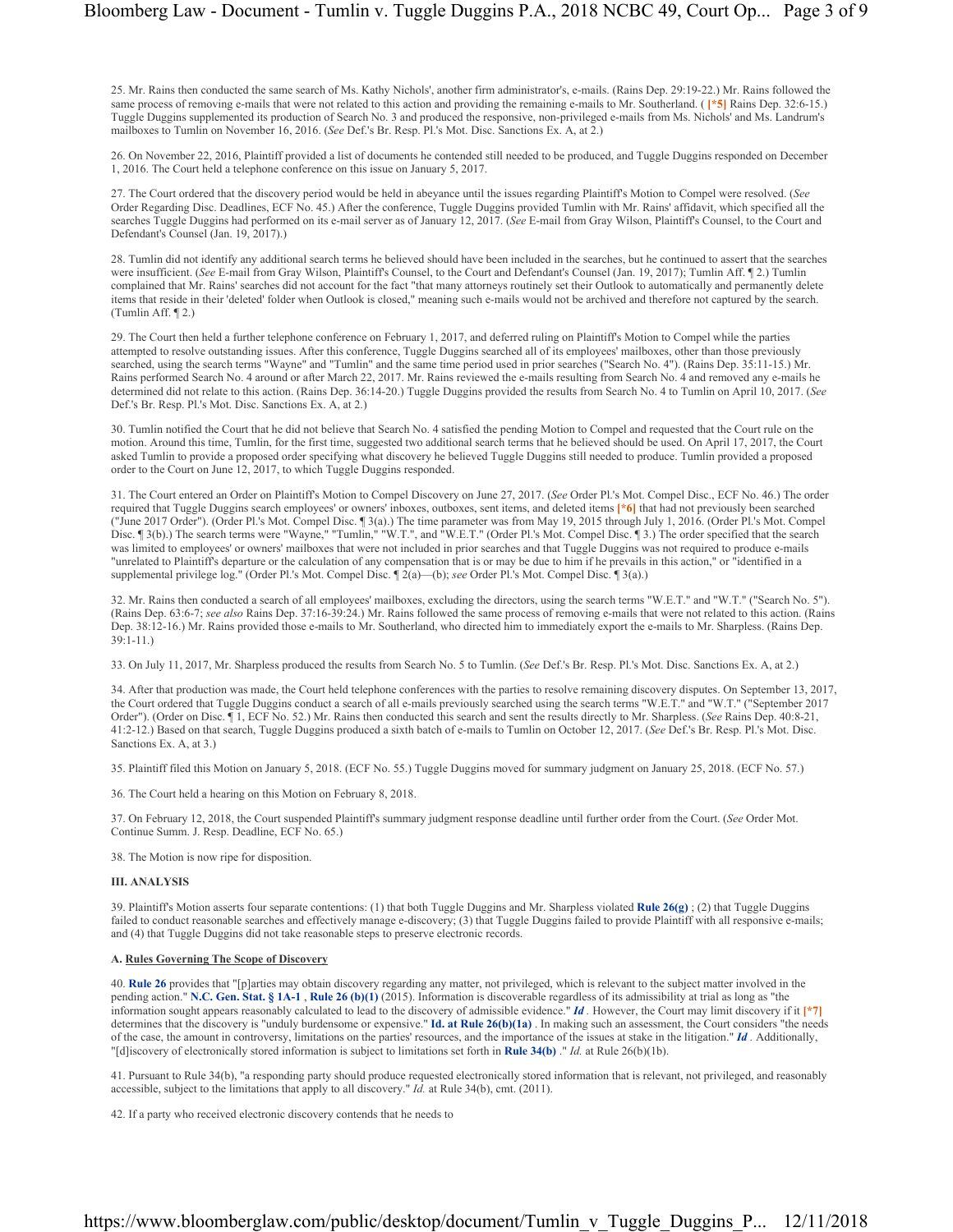have access to the full database or system that generated the information, the question of further production or direct access will turn on whether *the requesting party* can show that there is some specific reason, *beyond general suspicion* to doubt the information and that the burden of providing direct access is reasonable in light of the importance of the information and the circumstances of the case.

#### *Id.* (emphasis added).

43. "When faced with responding to a request for the production of documents, counsel are required to direct the conduct of a thorough search for responsive documents with due diligence and ensure all responsive documents under the 'custody or control' of the client, unless protected from discovery, are produced." *Bd. of Regents v. BASF, Corp.*, No. 4:04CV3356, [**2007 BL 150167**], 2007 U.S. Dist. LEXIS 82492 , at \*16 (D. Neb. Nov. 5, 2007) (quoting **Fed. R. Civ. P. 34** ).

### **B. Neither Tuggle Duggins Nor Its Counsel Violated Rule 26(g) .**

44. Rule 26(g) requires that "[e]very request for discovery or response or objection thereto made by a party represented by an attorney shall be signed by at least one attorney of record in that attorney's name." **N.C. Gen. Stat. 1A-1** , **Rule 26 (g)** (2015). The rule provides that:

the signature of the attorney or party constitutes a certification that the attorney or party has read the request, response, or objection and that *to the best of the knowledge, information, and belief* of that attorney or party formed after a *reasonable inquiry* it is: (1) consistent with the rules and warranted by existing law or a good faith argument for the extension, modification, or reversal of existing law; (2) not interposed for any improper purpose, such as to harass or cause unnecessary delay or needless increase in the cost of litigation; and (3) not unreasonable or unduly burdensome or expensive, given the needs of the case, the discovery already had in the case, the amount in controversy, and the importance of the issues at stake in the litigation.

*Id .* (emphasis added). "**Rule 26(g)** is intended to impose an affirmative duty on counsel to behave responsibly during discovery and to ensure that it is conducted in a way that is consistent with the spirit and purposes of the discovery rules." *Azalea Garden Bd. & Care, Inc. v. Vanhoy*, No. 06 CVS 0948, [**2009 BL 65493**], 2009 NCBC LEXIS 7 , at \*12-13 (N.C. Super. Ct. Mar. 26, 2009) (quoting *Mancia v. Mayflower Textile Servs. Co.*, **253 F.R.D. 354** , **357-63** (D. Md. 2008)). **Rule 26(g)** requires that parties and attorneys make a reasonable inquiry before responding **[\*8]** to written discovery. *See* **N.C. Gen. Stat. § 1A-1** , **Rule 26 (g)** . "An attorney is not required to certify the truthfulness of the client's response, but only that the attorney made a reasonable effort to ensure that the client provided all responsive documents and information." 6 James Wm. Moore, et. al., *Moore's Federal Practice: Civil* § 26.152[2] (3d. ed. 2014). The reasonableness of the inquiry "is determined as of the time of the signing rather than in hindsight." *Id.* at § 26.154[2] (a).

45. Tumlin contends that Tuggle Duggins and its counsel violated **Rule 26(g)** because, in Defendant's Answers to Plaintiff's First Set of Interrogatories, Tuggle Duggins stated that it would provide "all non-privileged documents regarding plaintiff's initial employment, or his resignation and any communications or internal document discussing his resignation or post-termination compensation," (Pl.'s Br. Supp. Mot. Disc. Sanctions, Ex. D, Interrog. 5, ECF No. 56.5), and in Defendant's Responses to Plaintiff's Request for Production of Documents, it stated it would produce "all communications with plaintiff concerning his employment with defendant, his resignation, [and] any compensation (not) due following his departure," (Def.'s Resp. Pl.'s Req. Produc. Docs., Req. Produc. 4). (*See* Pl.'s Br. Supp. Mot. Disc. Sanctions 9-10.) Tumlin argues that those responses could not have been made after a reasonable inquiry because Tuggle Duggins could not certify that all responsive documents would be produced when it is possible that some responsive documents were double-deleted and no longer exist. (*See* Pl.'s Br. Supp. Mot. Disc. Sanctions 10-11.)

46. The Court finds Tumlin's argument unavailing. The North Carolina Rules of Civil Procedure require a party to produce electronically stored information that is reasonably accessible. *See* **N.C. Gen. Stat. § 1A-1** , Rule 34 (b), cmt. (2011). Tuggle Duggins conducted multiple searches to locate all reasonably accessible documents in its possession. While there is the theoretical possibility that a Tuggle Duggins' employee may have double-deleted a potentially relevant e-mail for which no other copy exists, the Court finds no basis to conclude that Tuggle Duggins' employees undertook efforts to delete all potentially relevant e-mails. Further, Tumlin has presented no factual basis to suggest that Mr. Sharpless or Tuggle Duggins signed the discovery responses with knowledge that a potentially relevant e-mail had been lost or that any responsive e-mails were actually deleted.

47. Additionally, Tumlin suggests that Mr. Sharpless improperly signed discovery responses "as to objections only." (Pl.'s Br. Supp. Mot. Discovery Sanctions, Ex. D, at 12.) The Court need not consider this argument, because if the Court were to find a Rule 26(g) violation, Mr. Sharpless' caveat would not limit the Court's authority to sanction either Tuggle Duggins or Mr. Sharpless. *See Gonsalves v. City of New Bedford*, **168 F.R.D. 102** , **109** (D. Mass. Aug. 2, 1996) (holding "that an attorney cannot evade [the] duty [to provide all responsive information] by claiming to sign the objections only, or by not signing the responses at all"); *United Mo. Bank, N.A. v. Bank of N.Y.*, **723 F. Supp. 408** , **416** (W.D. Mo. Oct. 6, 1989) (concluding that **[\*9]** counsel's failure to "certify defendant's responses to plaintiff's interrogatories as required by **Rule 26(g)** . . . does not prevent the Court from imposing sanctions upon defendant"). But there is no evidence suggesting that Mr. Sharpless or Tuggle Duggins failed to conduct a reasonable inquiry before responding to Plaintiff's First Set of Interrogatories or Plaintiff's Request for Production of Documents. Nor is there any evidence that Tuggle Duggins made its responses for an improper purpose or to create unreasonable delay or expense. *See SCR-Tech LLC v. Evonik Energy Servs. LLC*, No. 08 CVS 16632, [**2014 BL 366779**], 2014 NCBC LEXIS 72 , at \*22 (N.C. Super. Ct. Dec. 31, 2014) ("**Rule 26(g)** does not compel a sanction for [a failure to conduct a full and reasonable inquiry] unless accompanied by one of the other requisite findings: interposing the response for an improper purpose or creating unreasonable delay or expense.").

48. In sum, the Court finds no basis to conclude that Mr. Sharpless or Tuggle Duggins violated **Rule 26(g)** .

#### **C. Tuggle Duggins Conducted Sufficient Searches .**

49. Tumlin contends that Tuggle Duggins carelessly managed e-discovery because it failed to give adequate instructions to Mr. Rains who performed the searches and conducted the initial review of the documents. Because of Tuggle Duggins' alleged mismanagement, Tumlin asks the Court to require a thirdparty forensic examination of Tuggle Duggins' e-mail server.

50. Even though he has not challenged the adequacy of the search terms used, Tumlin argues that Tuggle Duggins' searches are insufficient and responsive e-mails may be missing because Tuggle Duggins allowed its IT manager to cull e-mails from the initial search before submitting the search results to counsel for review, thereby resulting in "unsupervised relevancy determinations." (Pl.'s Br. Supp. Mot Disc. Sanctions 5.) Mr. Rains testified that after conducting the searches he reviewed the e-mails and removed e-mails he determined "had no relationship to Mr. Tumlin's lawsuit." (Rains Aff. ¶ 14, Jan. 12, 2017.)

51. The Court agrees that when a party instructs a non-lawyer to review documents and assess responsiveness, the party should provide clear, specific instructions to the person on how to make such a determination. To eliminate any uncertainty regarding the responsiveness of production, best practice is to have a written policy detailing the procedure followed to determine responsiveness. However, a party's failure to have written documentation of such an effort does not necessarily support a conclusion that the search was not adequate or that sanctions are warranted.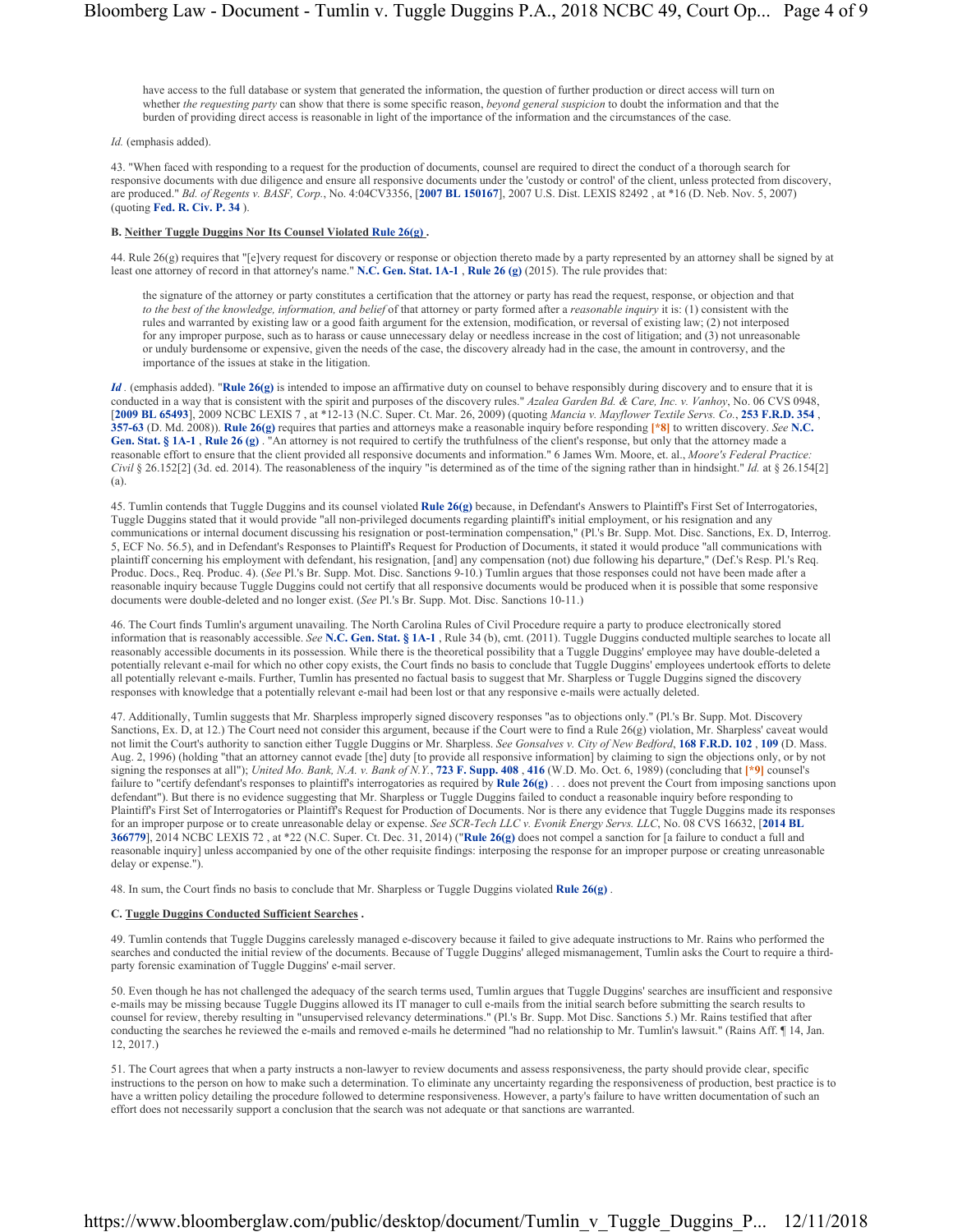52. Tuggle Duggins does not have a written record of the instructions provided to Mr. Rains on how to make relevancy determinations. However, Mr. Rains explained that he determined if e-mails had any relationship to this action "by looking at the sender and the sent to and the subject line . . . to see if it was in regards to any existing client work that was going on with the firm." (Rains Dep. 21:11-14.) In his affidavit, Mr. Rains stated that "the firm has a number [of] clients with the name 'Wayne'" and "the search **[\*10]** captured e-mails about unrelated matters including e-mails from the ABA and/or CLEs with speakers with the name 'Wayne' and e-mails sent or received by Wayne to firm lawyers involving client-specific matters." (Rains Aff. 1 14, Jan. 12, 2017.) Mr. Rains' apparent focus was on eliminating e-mails that contained the name "Wayne" in reference to someone other than Tumlin or to remove Tumlin's e-mails that clearly related to client-specific matters. (*See* Rains Aff. ¶ 14, Jan. 12, 2017.) Further, Tuggle Duggins later conducted an additional search of all directors' mailboxes, using the search terms "W.T." and "W.E.T.", and sent the results of that search directly to Mr. Sharpless. (*See* Rains Dep. 40:8-15.)

53. In sum, the Court concludes that there is no basis to find that Tuggle Duggins' searches were not reasonable in scope or that potentially relevant documents were removed from the search productions as a result of Mr. Rains' culls.

#### **D. Tuggle Duggins Has Not Purposely Withheld Responsive Documents .**

54. Tumlin contends that Tuggle Duggins continued to withhold responsive e-mails even after the Court issued its June 2017 Order and its September 2017 Order. Tumlin's argument is based on two specific e-mails he identified after reviewing the hundreds of e-mails Tuggle Duggins had already produced: (1) Mr. Southerland's reply to Mr. Duggins' e-mail inquiry dated May 29, 2015, about whether he should discuss Tumlin's departure with Alan Duncan, (*see* Pl.'s Br. Supp. Mot. Disc. Sanctions Ex. H, at 3, ECF No. 56.9), and (2) Mr. Southerland's May 31, 2015 reply to Mr. Duggins' inquiry about Mr. Southerland's conversation with Tumlin concerning a client's files, (*see* Pl.'s Br. Supp. Mot. Disc. Sanctions Ex. H, at 1; Pl.'s Br. Supp. Mot. Disc. Sanctions 12). In each instance, Tuggle Duggins had already produced the earlier e-mails in the chain and immediately located and provided the missing e-mails to Tumlin.

55. After reviewing the results of Search No. 2, which are saved on a Personal Storage Table (".pst") file, Mr. Rains determined that the searches did not identify these two e-mails. (Rains Aff. ¶ 3, Jan. 25, 2018, ECF No. 60.7.) It is unclear why they were not identified, but, after reviewing the e-mails, the Court concludes that they are marginally relevant, at best, and do not support a finding that the six document searches already performed were insufficient.

56. In sum, the Court concludes that Tuggle Duggins has produced all responsive documents reasonably accessible through the search software, and that, based on the number of searches conducted and the documents produced compared to the purported value of any further production, no additional searches are warranted.

## **E. The Court, In Its Discretion, Concludes That Sanctions Are Not Appropriate Because There Are No Facts To Suggest That Potentially Relevant Information Was Lost .**

57. Tumlin contends that Tuggle Duggins failed to take reasonable steps to preserve potentially relevant e-mails related to this action and seeks sanctions pursuant to **Rule 37(b)(2)** in the form of attorneys' fees and an order requiring a forensic examination of Tuggle Duggins' e-mail server.

58. "Rule 37 <sup>\*</sup>11] gives the trial court express authority . . . to sanction a party for abuse of the discovery process," including sanctions for violating orders pursuant to **Rule 37(a)** , **Rule 35** , and **Rule 26(f)** . *Cloer v. Smith*, **132 N.C. App. 569** , **573** , **512 S.E.2d 779** , **781** (1999); *see* **N.C. Gen. Stat. § 1A-1** , **Rule 37 (b)(2)** (2015). This Court has held that it also has the power to sanction a party for violating a Rule 26(c) protective order pursuant to **Rule 37(b) (2)** because "the orderly and efficient progression of litigation demands that the trial court be empowered to police violations" of its orders during the course of discovery. *Out of the Box Developers, LLC v. LogicBit Corp.*, No. 10 CVS 8327, [**2014 NCBC 7**], 2014 NCBC LEXIS 7 , at \*7 (N.C. Super. Ct. Mar. 20, 2014). That same reasoning applies to the discovery directives in a Case Management Order. *See Baker v. Charlotte Motor Speedway, Inc.*, **180 N.C. App. 296** , **300-01** , **636 S.E.2d 829** , **832-33** (2006) (affirming a trial court's Rule 37(b)(2) sanctions for failing to comply with the court's case management order).

59. But the Court should only impose sanctions when there are sound reasons to support such sanctions. There must be some evidence that the party actually violated a discovery obligation. *See, e.g., Gillespie v. Majestic Transp., Inc.*, No. 16 CVS 324, [**2017 NCBC 43**], 2017 NCBC LEXIS 44 , at \*11 (N.C. Super. Ct. May 12, 2017) (explaining that the defendant had been given "multiple opportunities to comply with [the court's] orders and produce requested discovery" but failed to do so); *Out of the Box Developers, LLC*, [**2014 NCBC 7**], 2014 NCBC LEXIS 7 , at \*13 (explaining that the plaintiff had filed exhibits and an affidavit clearly demonstrating that the defendant had made internet postings that violated the protective order).

60. "The decision to impose sanctions under **Rule 37** is within the sound discretion of the trial court." *Gillespie*, [**2017 NCBC 43**], 2017 NCBC LEXIS 44 , at \*10 (citing *Baker*, **180 N.C. App. at 299** , **636 S.E.2d at 831-32** ). "[T]he party seeking Rule 37 sanctions need not show prejudice resulting from sanctionable conduct." *Out of the Box Developers, LLC*, [**2014 NCBC 7**], 2014 NCBC LEXIS 7 , at \*8. But whether the party suffered prejudice can "influence [the] court's discretion in determining the appropriate sanction." *Id .*; *see also Batlle v. Sabates*, **198 N.C. App. 407** , **421** , **681 S.E.2d 788** , **798** (2009) ("[T]he trial court could have appropriately considered the issue of prejudice in making a sanctions-related decision and appears to have done so.").

61. Tumlin contends that the Court should sanction Tuggle Duggins because it violated the Court's CMO by failing to issue a timely litigation hold and take additional steps necessary to reasonably preserve evidence. But Tuggle Duggins' litigation hold preceded the CMO. Tuggle Duggins implemented its litigation hold on October 17, 2015—eight days after Tumlin's counsel contacted Mr. Sharpless, several weeks prior to Tumlin initiating this action, and several months before the Court issued its CMO, which incorporated the parties' agreement to preserve evidence. Thus, Tuggle Duggins did not violate the CMO itself.

62. While he does not make the argument expressly, Tumlin seems to also argue that sanctions are appropriate, even if a specific Court order was not violated, because Tuggle Duggins' failure to sufficiently preserve evidence violates its general discovery obligations. The Court agrees that it can address general violations of discovery obligations because it "retains inherent authority **[\*12]** to impose sanctions for discovery abuses beyond those enumerated in **Rule 37** ." *Cloer*, **132 N.C. App. at 573** , **512 S.E.2d at 782** ; *see also Orbit One Communs., Inc. v. Numerex Corp.*, **271 F.R.D. 429** , **435** (S.D.N.Y. 2010) (quoting *Residential Funding Corp. v. DeGeorge Fin. Corp.*, **306 F.3d 99** , **106-107** (2d Cir. 2002)) ("[A] court may impose discovery sanctions even absent an order pursuant to 'its inherent power to manage its own affairs.""). But the Court finds that it should not exercise that authority based on the facts of this case.

63. The North Carolina case law related to sanctions for failure to sufficiently preserve electronically stored information ("ESI") mainly addresses when a party requests an adverse inference instruction based on spoliation. To the extent such law does not conflict with binding North Carolina precedent, the Court finds the guidance provided in the Sedona Conference Principles, **Rule 37(e) of the Federal Rules of Civil Procedure** , and federal case law on this topic persuasive to guide its analysis.

64. When a party alleges that sanctions are appropriate because potentially relevant ESI has been lost or destroyed, the Court believes that it should make the following inquiries as directed by the Sedona Principles and followed by federal courts. First, the Court should determine whether the ESI in question should have been preserved in the anticipation or conduct of litigation; stated otherwise, was there a loss of ESI after the duty to preserve had arisen? The Sedona Conference, *The Sedona Conference Principles, Third Edition: Best Practices, Recommendations & Principles for Addressing Electronic*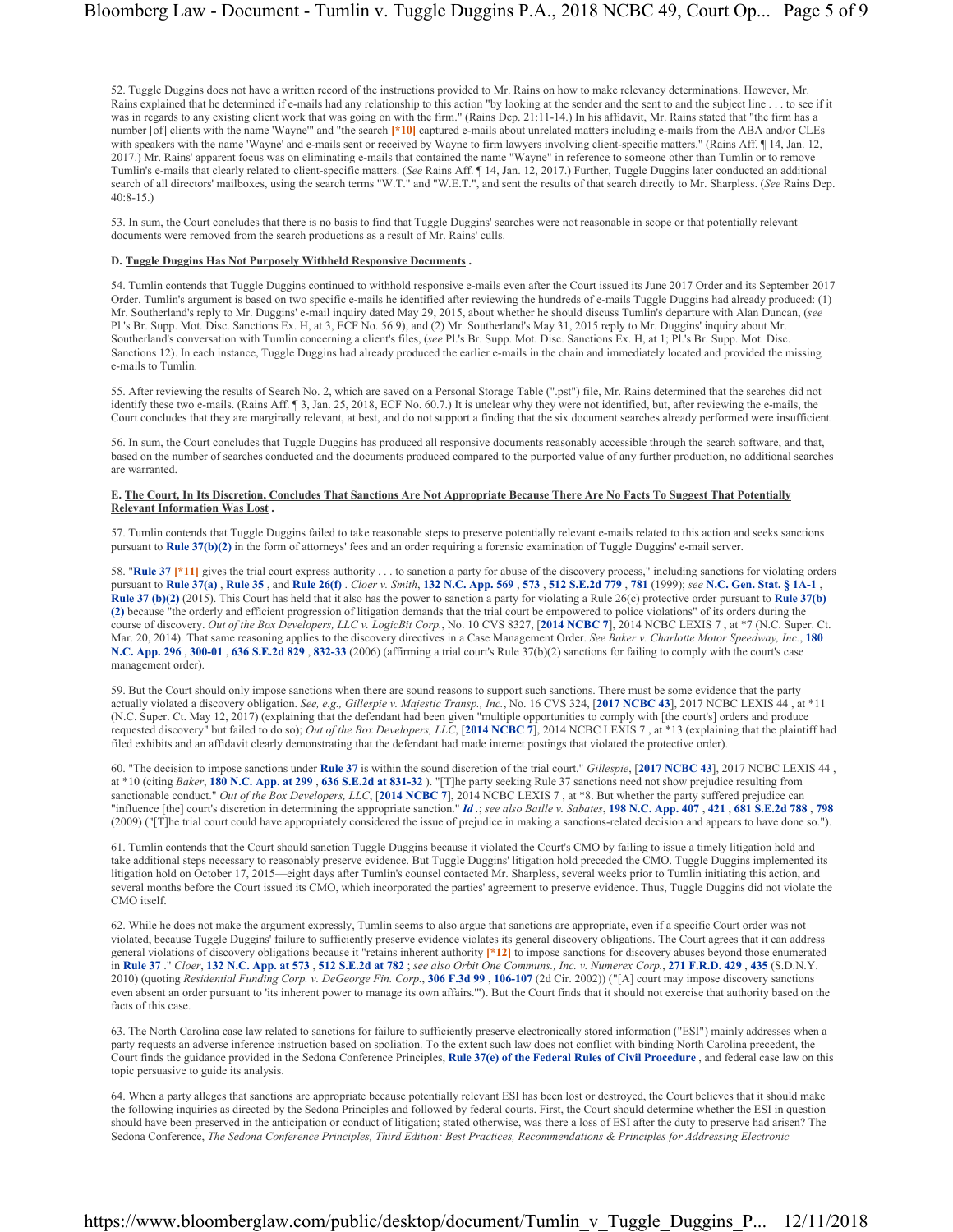*Document Production*, 19 The Sedona Conference Journal 1, § 14 cmt. 14.b. (2018) ("Sedona Principles"); *see also Arndt v. First Union Nat'l Bank*, **170 N.C. App. 518** , **527-28** , **613 S.E.2d 274** , **281** (2005) (quoting *McLain v. Taco Bell Corp.*, **137 N.C. App. 179** , **187** , **527 S.E.2d 712** , **718** (2000)) (explaining that a plaintiff alleging spoliation must show that "the 'spoliator was on notice of the claim or potential claim at the time of the destruction'" and that pertinent or "potentially supportive" information existed and was destroyed). Second, if the Court finds there was a loss of ESI after the duty to preserve had arisen, it must determine whether the ESI was lost because a party failed to take reasonable steps to preserve it. Sedona Principles § 14, cmt. 14.b. Third, if a party's failure caused the loss of ESI, then the Court should assess whether the ESI can be restored or replaced through additional discovery. *Id.*

65. Even if the Court finds that there has been a loss of ESI that cannot be recovered due to a party's failure to take reasonable steps to preserve evidence after the duty to preserve arose, that does not automatically mean that the Court should issue sanctions or order remedial measures. Instead, the Court should inquire whether such failure caused prejudice to the requesting party or whether the opposing party intentionally destroyed pertinent evidence. *See id.*

66. Pursuant to **Rule 37(e) of the Federal Rules of Civil Procedure** , if the court finds that the loss of ESI has caused prejudice to another party, then the court can order remedial measures "no greater than necessary to cure the prejudice"; whereas, if the Court finds that a party "acted with the intent to deprive another party of the information," then it may sanction **[\*13]** the party in accordance with **Rule 37(e)(2)** . *See* **Fed. R. Civ. P. 37(e)** .

67. The Court recognizes that, unlike federal courts, North Carolina courts do not presently require the party requesting sanctions to demonstrate, as a part of its burden, that it suffered prejudice as a result of the opposing party's discovery failures or that the opposing party acted willfully. *See Henderson v. Wachovia Bank*, **145 N.C. App. 621** , **629** , **551 S.E.2d 464** , **470** (2001) ("[T]he plain language of **Rule 37** does not require a showing of willfulness."); *Out of the Box Developers, LLC*, [**2014 NCBC 7**], 2014 NCBC LEXIS 7 , at \*8 ("[T]he party seeking Rule 37 sanctions need not show prejudice resulting from the sanctionable conduct.").

68. But before the Court sanctions a party for discovery abuses related to ESI, it should consider the severity of the discovery abuse or failure and the prejudice, if any, suffered by the requesting party. *See Out of the Box Developers, LLC*, [**2014 NCBC 7**], 2014 NCBC LEXIS 7 , at \*8 (noting that "prejudice to another party . . . influence[s] the court's discretion in determining the appropriate sanction"). When making such an assessment, the Court should be guided by **Rule 34(b)**, which specifically governs the scope of ESI discovery, and Rule  $26(b)(1a)$ , which addresses discovery in general and allows the Court to limit discovery based, in part, on proportionality. Additionally, while a finding of intentional misconduct is not necessary, the Court should consider whether a party intentionally acted to deprive the requesting party of potentially relevant information because willfulness or bad faith "influence [the] court's discretion in determining the appropriate sanctions." *Id.*

## **1. Tuggle Duggins may have failed to take reasonable steps to preserve evidence between September 19, 2015, when its duty to preserve arose, and October 17, 2015, when it issued its litigation hold .**

69. Tumlin asserts that Tuggle Duggins failed to take reasonable steps to preserve evidence related to this action because it did not implement procedures to prevent the double-deletion of e-mails related to this action and failed to issue a litigation hold as early as May 2015 when Tumlin first announced his to prevent the double-deletion of e-mails related to this action a intention to leave the firm.

70. The obligation to preserve evidence begins when "a party is aware of circumstances that are likely to give rise to future litigation." *McLain*, **137 N.C. App. at 187** , **527 S.E.2d at 718** . While the initiation of a lawsuit is the typical event that puts a party on notice of its obligation to preserve evidence, the obligation "arises prior to the filing of a complaint where a party is on notice that litigation is likely to be commenced." *Id .* (quoting *Turner v. Hudson Transit Lines, Inc.*, **142 F.R.D. 68** , **73** (S.D.N.Y. 1991)). In *McLain v. Taco Bell Corp.*, the North Carolina Court of Appeals rejected the defendants' contention that they were not aware of the possibility of litigation because the parties had a meeting to discuss the alleged sexual harassment, which was the basis of the lawsuit, approximately seven months before the plaintiff initiated the lawsuit. **Id. at 188** , **527 S.E.2d at 718** . The Court of Appeals determined that, even though litigation was not threatened at the meeting, the meeting itself was sufficient to put the defendants on notice of the importance of preserving **[\*14]** documentation potentially relevant to the action. *Id .*

71. Tumlin contends that Tuggle Duggins should have reasonably anticipated litigation as early as May 2015, when he informed Tuggle Duggins of his intent to resign, because Tumlin believes that, at that time, the firm's management committee instituted a scheme to defraud him of his end-of-fiscal-year compensation. (*See* Compl. ¶ 59.) Tumlin argues that Mr. Hamilton, on behalf of the firm, agreed to Tumlin's last day and therefore Tuggle Duggins "had a duty to inform plaintiff that leaving on the agreed upon date" would violate the thirty-day notice provision, because "[b]y remaining silent, and through the actions of the firm during and following termination of plaintiff's employment, [Mr.] Hamilton and the firm fraudulently led plaintiff to believe that he would receive the financial documentation and end of fiscal year compensation owed to him without objection." (Compl. [ 59.)

72. Rather, based on the specific facts in this record, the Court finds that a duty to preserve evidence arose after May 2015 and no earlier than September 19, 2015. The dispute as to Tumlin's compensation first arose on September 19, 2015 when Tumlin inquired about his end-of-fiscal-year compensation and Mr. Hamilton responded that Tuggle Duggins did not owe Tumlin any additional compensation. (*See* Compl. ¶¶ 31-32.) After that exchange, Mr. Hamilton instructed Tumlin to direct any further inquiries regarding this issue to Tuggle Duggins' attorney, Mr. Sharpless. (Compl. ¶ 33.) Tumlin contacted Mr. Sharpless on September 22, 2015. (Compl. ¶ 34.) After that interaction, the possibility of litigation was apparent, as all parties had obtained counsel by October 9, 2015. (*See* Def.'s Br. Resp. Pl.'s Mot. Disc. Sanctions Ex. A.)

73. While it would have been prudent to issue a litigation hold at that time, Nathan Duggins did not e-mail all employees until October 17, 2015, at which time he instructed them to retain all e-mails related to Tumlin. (*See* Def.'s Br. Resp. Pl.'s Mot. Disc. Sanctions Ex. E, at 1.)

74. Based on the facts of this case, the Court does not believe that Tuggle Duggins needed to implement additional procedures after Mr. Duggins e-mail to prevent employees from being able to double-delete e-mails. The Court finds that a direct order to employees from a law firm's managing partner not to delete any communications regarding Wayne Tumlin is a reasonable step, particularly considering that Tumlin is searching for e-mails from firm directors, who the Court presumes are familiar with discovery obligations. (*See* Def.'s Br. Resp. Pl.'s Mot. Disc. Sanctions Ex. E, at 1.) Further, two or more partners would have had to double-delete an e-mail for it to be lost completely.

75. The possibility that e-mails were lost between May 2015 and September 19, 2015 does not warrant sanctions because there is no basis to conclude that this litigation was reasonably anticipated during that period. *See McLain*, **137 N.C. App. at 187** , **527 S.E.2d at 718** ) (quoting Robert L. Tucker, *The Flexible Doctrine of Spoliation of Evidence: Cause of Action, Defense, Evidentiary Presumption, and Discovery Sanction*, 27 U. Tol. L. Rev. 67, 79 (1995)) (explaining **[\*15]** that there must be evidence that "the 'spoliator was on notice of the claim or potential claim at the time of the destruction'"); *see also* Sedona Principles § 9, cmt. 9.b. ("[A]bsent special circumstances, organizations should not be required to preserve deleted ESI in connection with litigation."). Thus, the question becomes whether potentially relevant evidence was lost during the four weeks after Tuggle Duggins' duty to preserve arose and before Tuggle Duggins issued a litigation hold.

**2. There is no evidence to suggest that potentially relevant e-mails were actually lost .**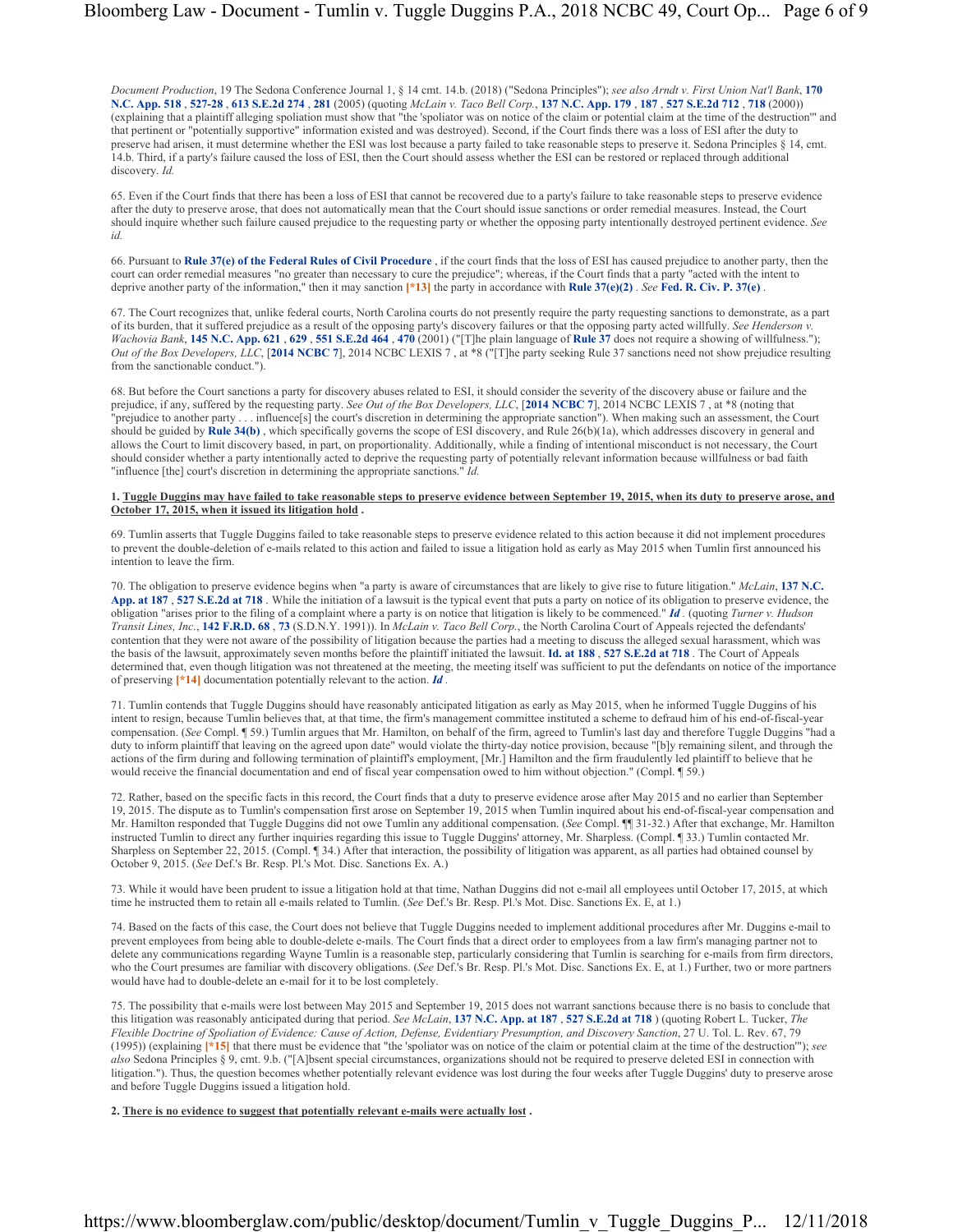76. Federal courts have established that the failure to issue a timely litigation hold "does not warrant sanctions if no relevant information is lost," meaning the party seeking sanctions must show that "the sought-after evidence actually existed and was destroyed." *Orbit One Communs.*, **271 F.R.D. at 441** . Further, federal courts also inquire whether the sought-after documents were likely "relevant," which in the discovery context means they were "reasonably calculated to lead to the discovery of admissible evidence." *See* **id. at 440** (quoting **Fed. R. Civ. P. 26(b)(1)** ); *see also DiStefano v. Law Offices of Barbara H. Katsos, PC*, No. CV 11-2893 (PKC) (AKT), [**2017 BL 157601**], 2017 U.S. Dist. LEXIS 72137 , at \*68 (E.D.N.Y. May 11, 2017) ("To determine whether the unpreserved emails would have been relevant to the claims and/or defenses raised in the case, the [c]ourt must look to the nature of the underlying . . . claims."); **N.C. Gen. Stat. § 1A-1** , **Rule 26 (b)(1)** .

77. The United States District Court for the Southern District of New York notes the important public policy reasons for requiring a party seeking sanctions to demonstrate the loss of potentially relevant evidence, explaining that due to the expansive nature of ESI, without such a requirement, "there is real danger that 'litigation [would] become a 'gotcha' game rather than a full and fair opportunity to air the merits of a dispute.'" *Orbit One Communs.*, **271 F.R.D. at 441** (quoting *Pension Comm. of the Univ. of Montreal Pension Plan v. Banc of America Sec., LLC*, **685 F. Supp. 2d 456** , **468** (S.D.N.Y. 2010)).

78. North Carolina courts have not directly addressed the issue presented by this case. But North Carolina courts require a party seeking an adverse inference instruction to show that pertinent or "potentially supportive" documents existed and were destroyed. *See Arndt*, **170 N.C. App. at 528** , **613 S.E.2d at 281**. Further, the comments to **Rule 34(b)** explain that a party seeking access to the opposing party's entire electronic database must provide a "specific reason, beyond general suspicion, to doubt the information and that the burden of providing direct access is reasonable in light of the importance of the information and the circumstances of the case." **N.C. Gen. Stat. § 1A-1** , Rule 34 (b) cmt. (2011). Thus, the Court concludes that, depending upon the facts and circumstances of the case, North Carolina appellate courts, consistent with federal courts, would require a showing that potentially relevant information was lost as a result of the delayed litigation hold to justify the imposition of sanctions.

79. While the Court cannot ignore the theoretical possibility that Tuggle Duggins' employees could have double-deleted responsive e-mails between September 19, 2015 and October [\*16] 17, 2015, there is no evidence suggesting that any potentially relevant e-mails were actually lost during that time.

80. Tumlin seeks to find e-mails between Tuggle Duggins' management committee related to Tumlin's compensation, resignation, and any alleged scheme to avoid paying his end-of-fiscal-year compensation. Tuggle Duggins' management committee is composed of lawyers who are aware of the duty to preserve relevant evidence once litigation is reasonably anticipated, regardless of whether a formal litigation hold has been implemented. Further, Tuggle Duggins has produced e-mails from those lawyers. There is no evidence that any other person may have had and then double-deleted a relevant e-mail that would have otherwise been preserved and produced. The parties have been conducting discovery for over two years and, with the exception of this issue, all discovery has been completed. After completing numerous depositions and receiving hundreds of e-mails as a result of Tuggle Duggins' six searches of its e-mail server, other than two inconsequential e-mails that have now been produced, Tumlin is unable to identify specific relevant information that is missing. *See Orbit One Communs.*, **271 F.R.D. at 442-43** (finding that sanctions were not warranted, even though plaintiffs failed to take reasonable steps to preserve information, because "there [was] insufficient evidence of any loss of discovery-relevant information" and "[n]o witness identified any significant document that ha[d] not been produced in discovery").

81. Tumlin contends that he should not be expected to identify e-mails that were actually lost until a third-party forensic examiner inspects Tuggle Duggins' e-mail server. The Court concludes that, at this stage, while he does not have to specifically identify the exact documents he contends are missing, Tumlin must at least provide some circumstantial evidence to suggest that potentially relevant information is missing in order to justify the burden of a forensic examination. *See Arndt*, **170 N.C. App. at 527-28** , **613 S.E.2d at 281** (explaining that a plaintiff alleging spoliation must, in part, show that pertinent or "potentially supportive" information existed and was destroyed); *see also Treppel v. Biovail Corp.*, **233 F.R.D. 363** , **372** (S.D.N.Y. 2006) (acknowledging that the plaintiff did not need "to show that specific documents were lost" for the court to issue a preservation order, but that he needed "to demonstrate that certain types of relevant documents existed and that they were necessarily destroyed by the operation of the auto-delete function on [defendant's] computers or by other features of its routine document retention program").

82. The Court does not find sufficient evidence to demonstrate that any potentially relevant information was lost due to Tuggle Duggins' failure to issue a litigation hold prior to October 17, 2015. Accordingly, the Court, in its discretion, concludes that sanctions are not warranted because Tuggle Duggins made good faith efforts to preserve evidence and there are not facts to suggest that any potentially relevant information was lost **[\*17]** or destroyed.

# **3. Even if the Court assumes potentially relevant e-mails were lost, the facts and circumstances of this case do not justify a forensic examination of Tuggle Duggins' e-mail server or any other sanctions .**

83. Even if the Court were to assume that responsive e-mails were lost during that four-week period as a result of Tuggle Duggins' delayed litigation hold, such assumption would not automatically warrant the sanctions Tumlin seeks.

84. When issuing sanctions pursuant to **Rule 37(b)** , the Court must consider lesser sanctions available and determine what is appropriate based on the facts and circumstances of this case. *See Ray v. Greer*, **212 N.C. App. 358** , **363** , **713 S.E.2d 93** , **97** (2011) ("[T]he trial court may determine the appropriate sanction in its discretion," but it "must consider lesser sanctions before imposing the most severe sanction available"); *see also Out of the Box Developers*, *LLC*, [**2014 NCBC 7**], 2014 NCBC LEXIS 7 , at \*24.

85. In making this inquiry, the Court considers whether Tumlin has been prejudiced by the alleged loss of e-mails. The Court must determine, in its discretion, "whether the lost information is both unique and important to the litigation." Sedona Principles § 14, cmt. 14.c. If the Court finds that the lost information is merely duplicative, then Tumlin has not been prejudiced and no remedial measures are appropriate. *See, e.g., Treppel*, **249 F.R.D. at 117** (finding that the burden the additional discovery "would impose on the defendants . . . outweighs its likely benefit" because the requesting party "failed to identify any reason to believe that the [requested discovery] would contain any document relevant to the litigation not already recovered").

86. The Court is also guided by **Rule 26(b)(1a)** , which directs that the Court can limit discovery that is "unduly burdensome and expensive" in light of the facts and circumstances of the case, and the comments to **Rule 34(b)** , which provides that a party seeking a forensic examination of opposing party's database from which it has already received information must provide a "specific reason, beyond general suspicion, to doubt the information and that the burden of providing direct access is reasonable in light of the importance of the information and the circumstances of the case." **N.C. Gen. Stat. § 1A-1** , Rule 34 (b) cmt. (2011).

87. The Court concludes that Tumlin has not demonstrated a reason, beyond general suspicion, to justify a forensic examination of Tuggle Duggins' e-mail server. Tumlin is searching for e-mails between Tuggle Duggins' directors. For a relevant e-mail to have been lost the sender and all recipients of the e-mail would have had to double-delete the e-mail. Even assuming a Tuggle Duggins' employee double-deleted a potentially relevant e-mail, it is unlikely that all copies of the e-mail were deleted, meaning any e-mail found during a forensic examination would be cumulative.

88. Without anything more than the mere speculation that both the sender and all recipients may have double-deleted a responsive e-mail during the fourweek period when no litigation hold was formally in place, the Court finds that the burden of allowing Tumlin access to Tuggle Duggins' e-mail server **[\*18]** greatly exceeds any potential benefit.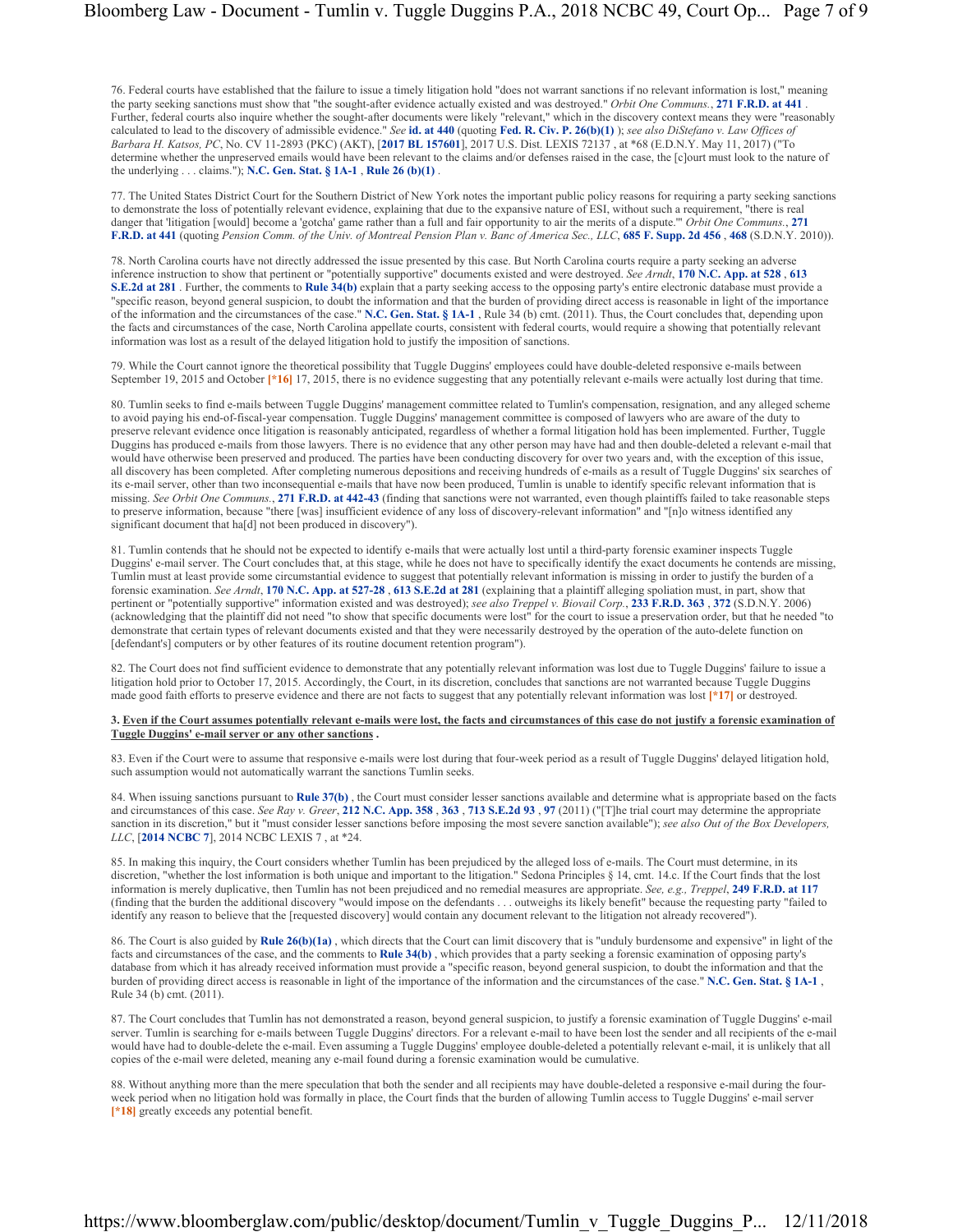89. Additionally, after reviewing the record, the Court does not believe that a forensic examination would produce additional potentially relevant information sufficient to justify the delay and expense such examination would cause. Tuggle Duggins has represented that it does not believe doubledeleted documents are recoverable. Tumlin merely speculates that such documents are recoverable; he has not produced an expert affidavit supporting his contention that the documents can be recovered.

90. Finally, in light of the extensive e-discovery that has already been conducted, the Court concludes that Tumlin has not demonstrated that a forensic examination of Tuggle Duggins' servers "is reasonable in light of the importance of the information and the circumstances of the case," which mainly concerns the enforceability of Tuggle Duggins' notice requirement against Tumlin. *Id.* at Rule 34(b) cmt.

91. Even though the Court is not awarding sanctions here, there are certainly lessons to be learned from this case. This case exemplifies why all parties should create a detailed ESI protocol at the outset of discovery and should strive to be transparent as to how documents will be preserved and what searches will be conducted. The Court cannot condone Tuggle Duggins' failure to issue a more timely litigation hold. But, based on the facts and circumstances of this case, specifically the extensive searches conducted and the issues involved in this case, the Court finds that the burden, time, and expense of a thirdparty forensic examination is not warranted.

92. In sum, the Court finds that Tuggle Duggins did not intentionally act in a manner to deprive Tumlin of potentially relevant information, nor was there a general abuse of discovery obligations sufficient to support the Court's imposing sanctions. The Court also finds that Tuggle Duggins did not violate the June 2017 Order and September 2017 Order. Accordingly, Plaintiff's Motion is denied.

# **F. The Court Will Not Award Attorneys' Fees .**

93. In its June 2017 Order, the Court granted Tumlin partial relief on his Motion to Compel, but did not address the issue of attorneys' fees. (*See* Order Pl.'s Mot. Compel Disc.) Unfortunately, the discovery disputes in this action have resulted in substantial fees to both parties. The Court does not, however, assign fault for such expenses solely to Tuggle Duggins. The Court finds that Tumlin has contributed to those expenses and that it would be unjust to impose fees on Tuggle Duggins as a result of Tumlin's Motion to Compel.

94. **Rule 37(a)(4)** provides that the Court shall require the party "whose conduct necessitated the motion [to compel] . . . to pay to the moving party the reasonable expenses incurred in obtaining the order, including attorneys' fees, unless the court finds that the opposition to the motion was substantially justified or that other circumstances make an award of expenses unjust." **N.C. Gen. Stat. § 1A-1** , **Rule 37 (a)(4)** .

95. Plaintiff's motion to compel seemed premature as he was unable to specifically identify **[\*19]** why the documents Tuggle Duggins planned to produce were insufficient. While the Court acknowledges there was a delay in Tuggle Duggins' document production, that delay was caused, in part, by Plaintiff's opposition to Tuggle Duggins Notice of Deposition of Tumlin, which was served prior to Plaintiff's discovery request. Tuggle Duggins made its first production of e-mails on August 19, 2016, less than three weeks after Plaintiff filed its motion to compel. Although Tuggle Duggins' first e-mail production was incomplete due to an inadvertent error with the software, Tuggle Duggins corrected this mistake, conducted another search, and made an additional production on November 8, 2016. Additionally, despite believing that it had sufficiently responded to Tumlin's discovery requests, Tuggle Duggins conducted an additional search of all employees' mailboxes that had not been searched previously in an effort to satisfy Tumlin's continued suggestion that documents were being withheld, prior to the Court compelling it to do so. On the other hand, Plaintiff waited until eight months after it filed its motion to compel to suggest specific search terms to be used and simply continued to proclaim that the searches were not satisfactory. On balance, the Court concludes that Tuggle Duggins has been substantially justified in opposing Plaintiff's Motion to Compel and that Tumlin is not entitled to attorneys' fees pursuant to **Rule 37(a)(4)** .

96. Further, the Court has found that Tuggle Duggins did not violate any Court orders, and therefore Tumlin is not entitled to an attorneys' fee award. *Gillespie*, [**2017 NCBC 43**], 2017 NCBC LEXIS 44 , at \*14 (quoting *Daniels v. Montgomery Mut. Ins. Co.*, **320 N.C. 669** , **674** , **360 S.E.2d 772** , **776** (1987)) (explaining that the court has the "inherent power" to order a party to pay the opposing party's "reasonable costs including attorney's fees for failure to comply with a court order").

# **IV. CONCLUSION**

97. Based on the above findings and conclusions, the Court ORDERS as follows:

- a. Plaintiff's Motion is DENIED;
- b. Discovery in this action is closed;
- c. Plaintiff has thirty days from the issuance of this Order to respond to Defendant's Motion for Summary Judgment;
- d. Defendant has ten days from the filing of Plaintiff's Response to file a Reply Brief; and
- e. Any additional summary judgment motions must be filed with supporting materials within thirty days of the date of this Order.

IT IS SO ORDERED, this the 22nd day of May, 2018.

/s/ James L. Gale

James L. Gale

Chief Business Court Judge

**fn** 1

One employee's e-mails were not archived at that time, but the delay in Mr. Wenig's e-mails being archived does not appear to be relevant to this matter. (*See* Rains Dep. 9:18-23.)